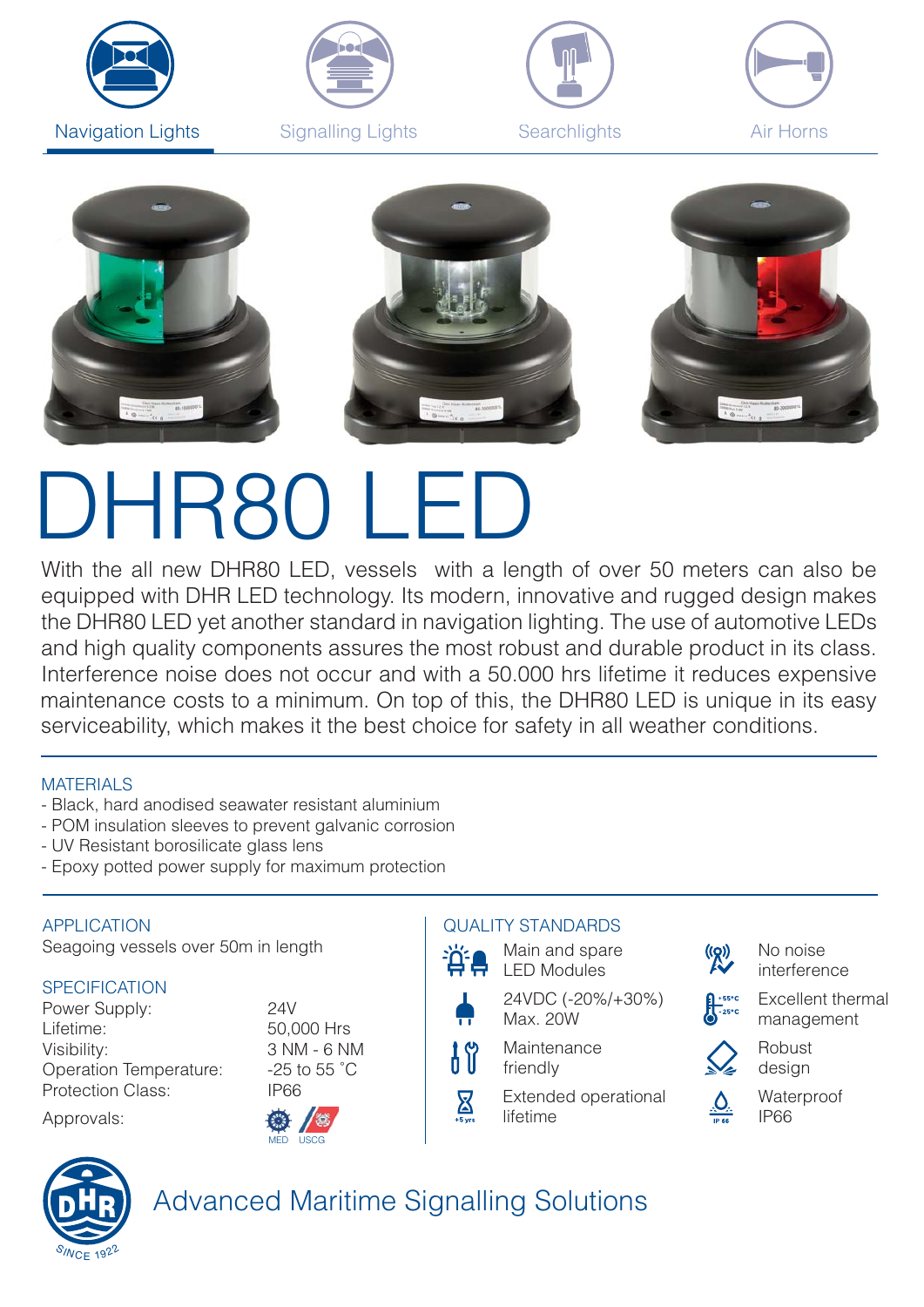## AVAILABLE MODELS

| <b>Sector lights</b>              | <b>Min. Visibility</b> | <b>LED Colour</b> | <b>Power</b> | <b>Art. Code</b> |
|-----------------------------------|------------------------|-------------------|--------------|------------------|
| Starboard                         | 3 NM                   | ♦<br>$\bullet$    | 6 W          | 80.01.00.00      |
| Port light                        | 3 NM                   | 3<br>0            | 6 W          | 80.02.00.00      |
| Masthead                          | 6 NM                   | ◓<br>$\bigodot$   | 18 W         | 80.03.00.00      |
| <b>Stern</b>                      | 3 NM                   |                   | 5,5 W        | 80.04.00.00      |
| Towing                            | 3 NM                   |                   | 6 W          | 80.04.09.00      |
| <b>All-round lights</b>           | <b>Min. Visibility</b> | <b>LED Colour</b> | <b>Power</b> | <b>Art. Code</b> |
| White                             | 3 NM                   |                   | 5,5 W        | 80.06.00.00      |
| Manoeuvring                       | 5 NM                   |                   | 16 W         | 80.06.10.00      |
| Red                               | 3 NM                   |                   | 6 W          | 80.07.00.00      |
| Dredging Lights                   | 3 NM                   |                   | 6 W          | 80.07.08.00      |
| Green                             | 3 NM                   |                   | 6 W          | 80.08.00.00      |
| Yellow                            | 3 NM                   |                   | 6 W          | 80.09.00.00      |
| <b>Blue</b>                       | 2 NM                   |                   | 4 W          | 80.10.00.00      |
| <b>Special sector lights</b>      | <b>Min. Visibility</b> | <b>LED Colour</b> | <b>Power</b> | <b>Art. Code</b> |
| Stern - Red (Suez light)          | 3 NM                   |                   | 6 W          | 80.04.07.00      |
| <b>All-round lights, screened</b> | <b>Min. Visibility</b> | <b>LED Colour</b> | <b>Power</b> | <b>Art. Code</b> |
| White                             | 3 NM White             |                   | 5,5 W        | 80.06.01.80      |
| <b>NUC</b>                        | 3 NM Red               |                   | 6 W          | 80.07.01.80      |
| CbD / RIM                         | 3 NM Red / White       | $\bigcirc$        | 5,5 W        | 80.07.06.80      |
| Green                             | 3 NM Green             |                   | 6 W          | 80.08.01.80      |
| Yellow                            | 3NM Yellow             |                   | 6 W          | 80.09.01.80      |

## SERVICE KIT



| <b>Item</b> | <b>Navigation light</b>                  | <b>Description</b>             | <b>Number</b> |
|-------------|------------------------------------------|--------------------------------|---------------|
| А           | Starboard<br>All-round green             | Maintenance kit for: green     | 80.99.00.30   |
| B           | Port light<br>Stern Red<br>All-round red | Maintenance kit for: red       | 80.99.00.31   |
| C           | Masthead                                 | Maintenance kit for: white 6NM | 80.99.00.32   |
| D           | <b>Stern</b><br>All-round white          | Maintenance kit for: white 3NM | 80.99.00.33   |
| Е           | Towing light<br>All-round yellow         | Maintenance kit for: yellow    | 80.99.00.34   |



**Den Haan Rotterdam** Fascinatio Boulevard 1182 2909 VA Capelle a/d IJssel **T** +31 (0) 10 41 30 755 **E** sales@dhr.nl **www.dhr.nl**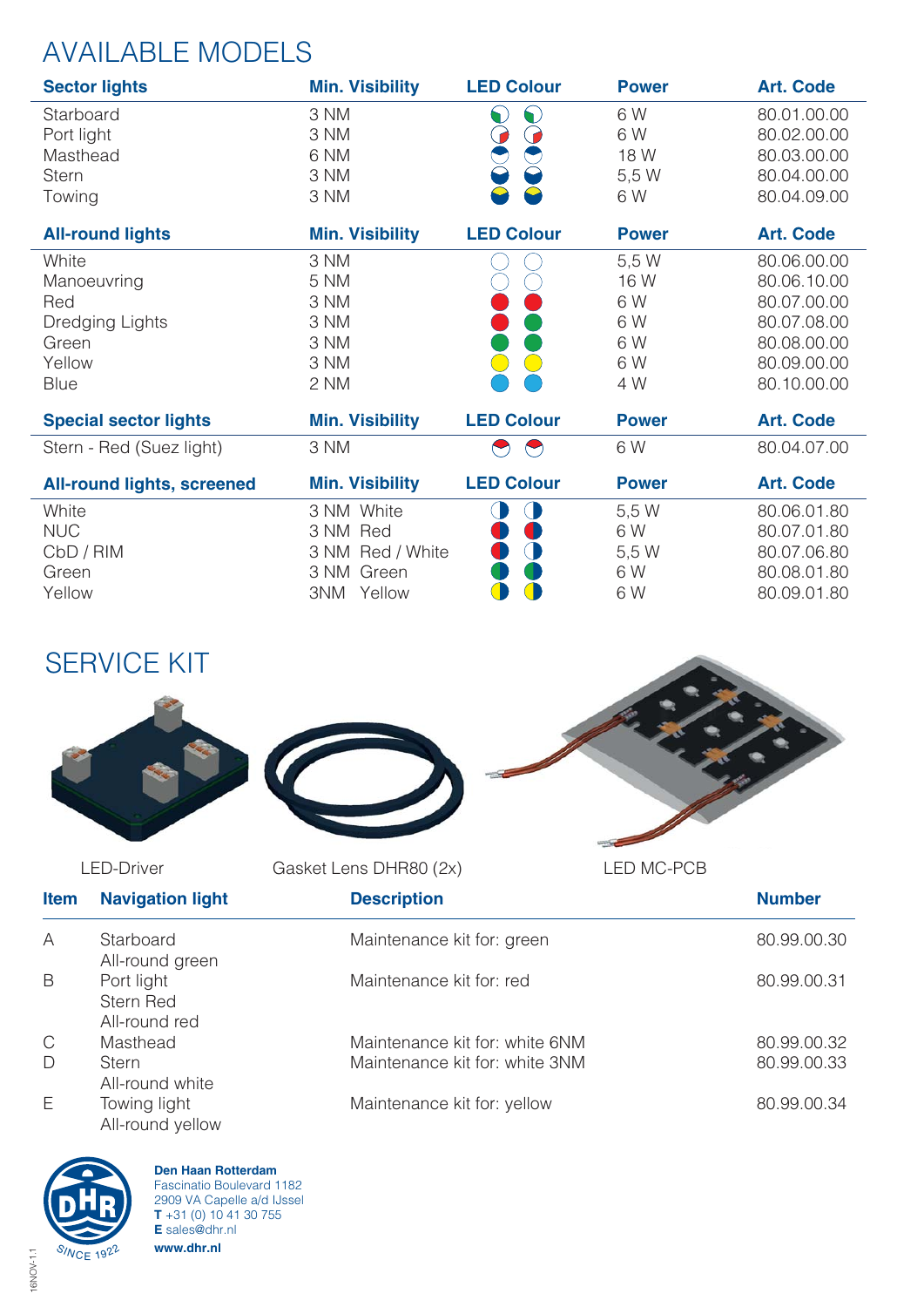













## DHR60 LI

With the DHR60 LED, DHR introduces a versatile navigation light. Thanks to a robust design it is the ideal solution for heavy and demanding work in marine environments. Because of its excellent visibility characteristics and an integrated spare functionality, the DHR60 LED guarantees safety at sea in all weather conditions. The use of automotive LEDs and high quality components assures the most robust and durable product in its class. Interference noise does not occur and with a 50,000 hrs lifetime it reduces expensive maintenance costs to a minimum. On top of this, the DHR60 LED is unique in its easy serviceability, which makes this lantern the best choice for secure and responsible boating

#### **MATFRIALS**

- Black, hard anodised seawater resistant aluminium
- POM insulation sleeves to prevent galvanic corrosion
- UV-Resistant borosilicate glass lens
- Epoxy potted power supply for maximum protection

### APPLICATION

- Seagoing vessels with a length from 20 to 50m
- Inland navigation vessels with a length longer than 20m

#### **SPECIFICATIONS**

Power Supply: 24V Lifetime: 50,000 Hrs Visibility: 2 NM - 5 NM Operation Temperature: -25 to +55 °C Protection Class: IP66

Approvals:



#### QUALITY STANDARDS

- Main and spare LED Modules
- 24VDC (-20%/+30%) Max. 20W



 $\mathbf Z$ 

- Extended operational lifetime
- ((၇))
	- No noise interference
	- Excellent thermal management
	- Robust design





## Advanced Maritime Signalling Solutions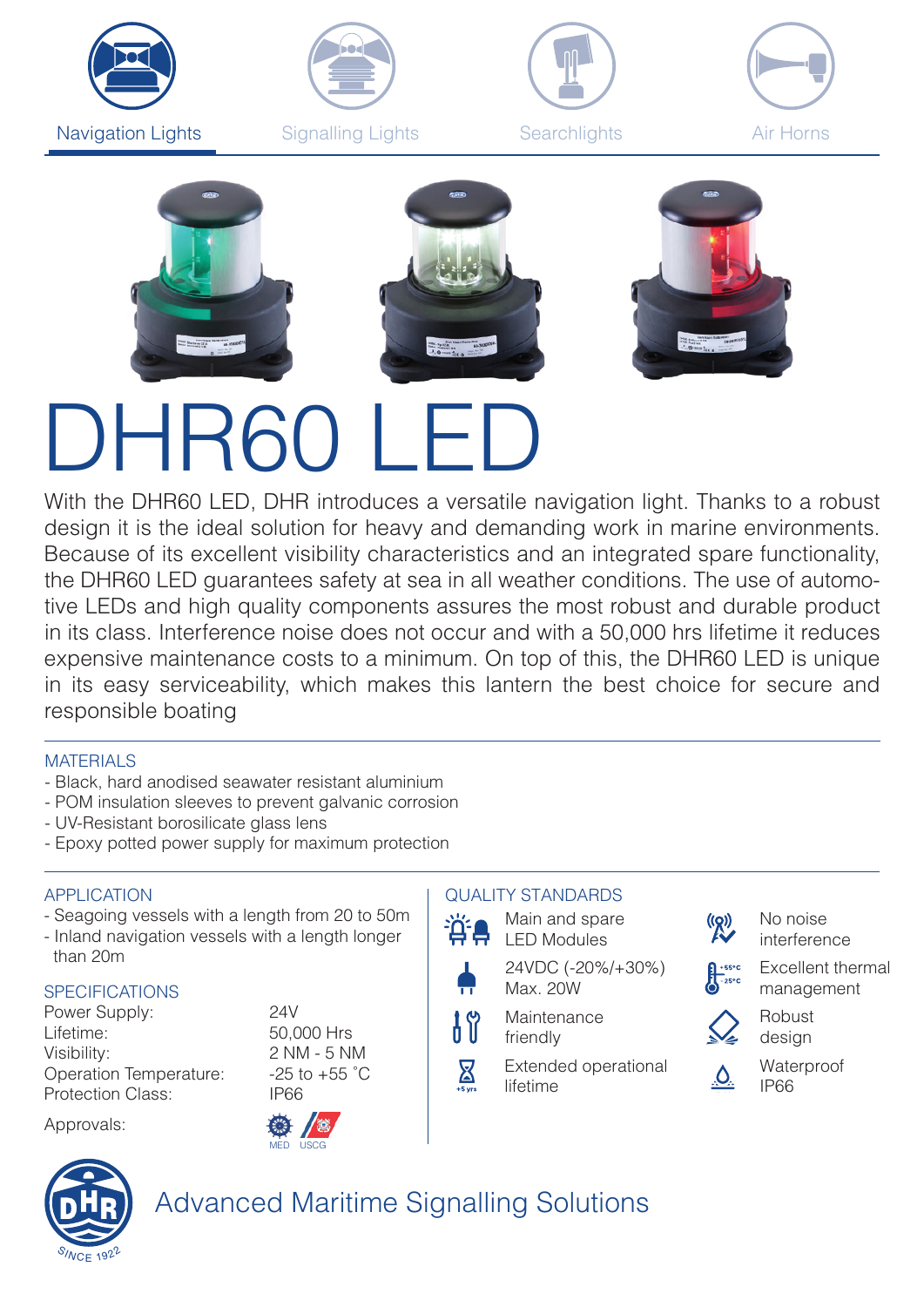## AVAILABLE MODELS

Í.

| <b>Sector lights</b>              | <b>Min. Visibility</b> | <b>LED Colour</b>                                | <b>Power</b> | <b>Art. Code</b> |
|-----------------------------------|------------------------|--------------------------------------------------|--------------|------------------|
| Starboard                         | 2 NM                   | $\bigcirc$<br>6                                  | 4 W          | 60.01.00.00      |
| Port light                        | 2 NM                   | $\bigodot$<br>$\bigodot$                         | 4,5 W        | 60.02.00.00      |
| Masthead                          | 5 NM                   | $\bullet$<br>$\bigodot$                          | 12 W         | 60.03.00.00      |
| <b>Stern</b>                      | 2 NM                   | $\Theta$<br>$\color{red} \blacklozenge$          | 4 W          | 60.04.00.00      |
| Towing                            | 2 NM                   | $\bullet$                                        | 4,5 W        | 60.04.09.00      |
| <b>All-round lights</b>           | <b>Min. Visibility</b> | <b>LED Colour</b>                                | <b>Power</b> | <b>Art. Code</b> |
| White                             | 2 NM                   |                                                  | 4 W          | 60.06.00.00      |
| Manoeuvring                       | 5 NM                   |                                                  | 16 W         | 60.06.10.00      |
| Red                               | 2 NM                   |                                                  | 4,5 W        | 60.07.00.00      |
| Dredging Lights                   | 2 NM                   |                                                  | 4 W          | 60.07.08.00      |
| Green                             | 2 NM                   |                                                  | 4 W          | 60.08.00.00      |
| Yellow                            | 2 NM                   | $\begin{array}{c} \square \end{array}$<br>$(\ )$ | 4,5 W        | 60.09.00.00      |
| <b>Blue</b>                       | 1 NM                   |                                                  | 4 W          | 60.10.00.00      |
| <b>Special sector lights</b>      | <b>Min. Visibility</b> | <b>LED Colour</b>                                | <b>Power</b> | <b>Art. Code</b> |
| Stern - Red (Suez light)          | 2 NM                   | $\bigodot$                                       | 4,5 W        | 60.04.07.00      |
| <b>All-round lights, screened</b> | <b>Min. Visibility</b> | <b>LED Colour</b>                                | <b>Power</b> | <b>Art. Code</b> |
| White                             | 2 NM White             | $\Box$<br>Œ                                      | 4 W          | 60.06.01.80      |
| <b>NUC</b>                        | 2 NM Red               | O                                                | 4,5 W        | 60.07.01.80      |
| CbD / RIM                         | 2 NM Red / White       | 0<br>$\bigcirc$                                  | 4 W          | 60.07.06.80      |
| Green                             | 2 NM Green             |                                                  | 4 W          | 60.08.01.80      |
| Yellow                            | 2 NM Yellow            | $\overline{\mathbf{C}}$                          | 4,5 W        | 60.09.01.80      |

## SERVICE KIT

| <b>LED-Driver</b> | Gasket Ø91x4 (2x) | LED MC-PCB | Base plate gasket |
|-------------------|-------------------|------------|-------------------|

 $\sim$ 

| <b>Item</b>  | <b>Navigation light</b>                  | <b>Description</b>             | <b>Number</b> |
|--------------|------------------------------------------|--------------------------------|---------------|
| A            | Starboard<br>All-round green             | Maintenance kit for: green     | 60.99.00.30   |
| B            | Port light<br>Stern Red<br>All-round red | Maintenance kit for: red       | 60.99.00.31   |
| $\mathsf{C}$ | Masthead                                 | Maintenance kit for: white 5NM | 60.99.00.32   |
| D            | Stern<br>All-round white                 | Maintenance kit for: white 2NM | 60.99.00.33   |
| Ε            | Towing light<br>All-round yellow         | Maintenance kit for: yellow    | 60.99.00.34   |



**Den Haan Rotterdam** Fascinatio Boulevard 1182 2909 VA Capelle a/d IJssel **T** +31 (0) 10 41 30 755 **E** sales@dhr.nl **www.dhr.nl**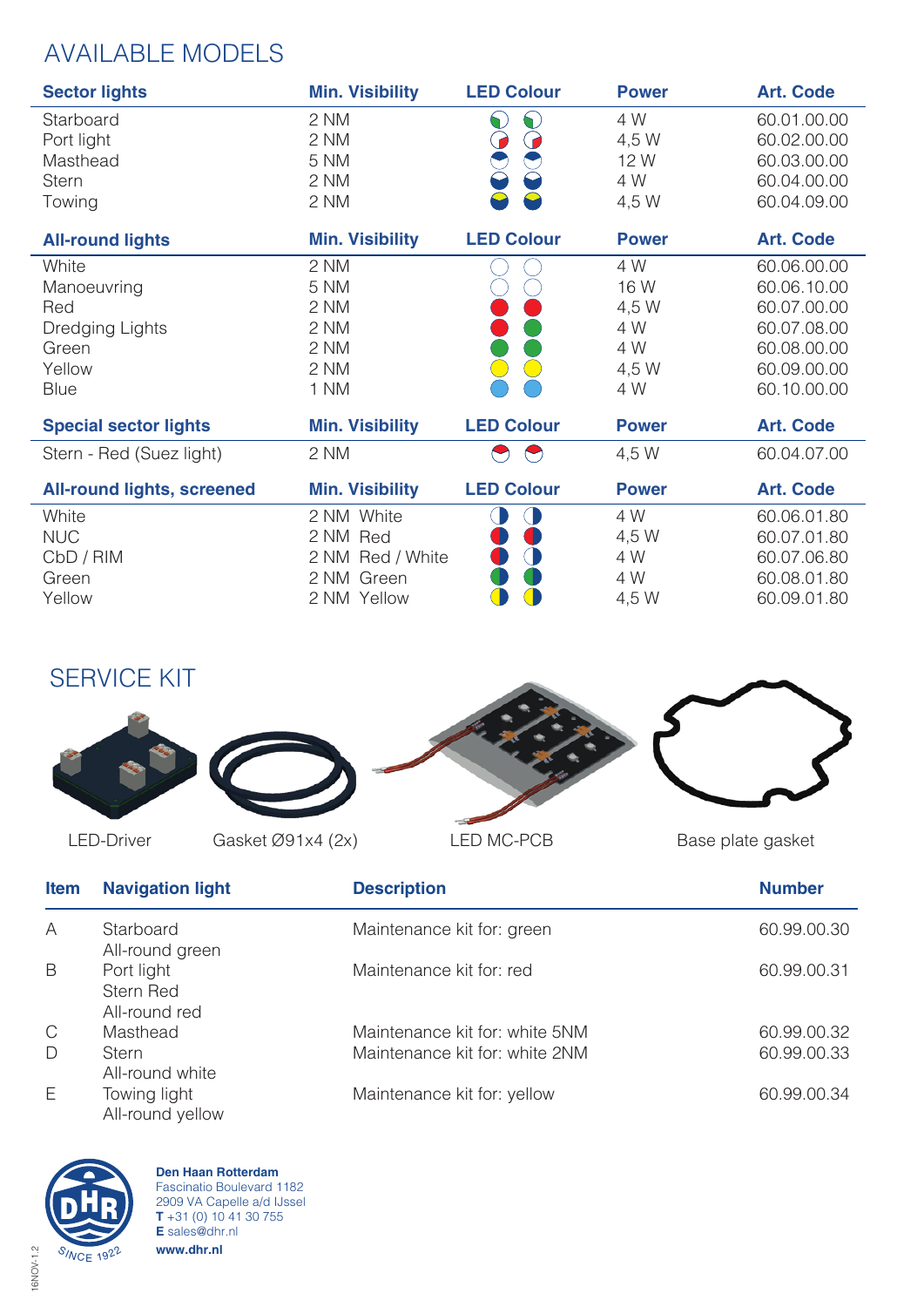







# DHR73 LED

The DHR73 LED is a unique signalling light. Its multi-functional power supply can be connected to voltages ranging from 90 to 265VAC or 24VDC. Another distinctive feature is the possibility to configure the characteristics of the emitted light: continuous or four different flashing frequencies. The combination of these features makes the DHR73 extremely versatile. The use ofautomotive leds and high quality components assures the most robust and durable in its class. Interference noise does not occur and with a 50.000 hour lifetime it reduces expensive maintenance costs to a minimum. Another example that DHR is the pioneer on advanced maritime signalling solutions.



#### MATERIALS

- -Chromated and powder coated seawater resistant aluminium
- -POM insulation sleeves to prevent galvanic corrosion -UV-Resistant borosilicate glass
- -Epoxy potted power supply for maximum protection -Easy to replace LEDs and power supply.

#### SPECIFICATIONS

Power Supply: 90-265VAC or 24VDC Lifetime: 50,000 Hrs Visibility: 2 NM - 5 NM Operation Temperature: -25 to 55 °C Protection Class: IP67 Flashing Interval: 30, 60, 120, 180 p/m

#### APPLICATION

- -General signalling purposes (e.g. Suez)
- -Vessels with dangerous cargo
- -Vessels carrying out work
- -Vessels of emergency services
- -Obstruction light

#### QUALITY STANDARDS

friendly Robust





- $\mathcal{L}^{(Q)}$ No noise
	- interference
- Excellent thermal  $+55^{\circ}$ C  $\sqrt{\frac{1}{25}}$ management
- Extended operational  $\mathbf Z$ lifetime

90 to 265VAC or 24VDC (-20%/+30%) Between 7,5W & 12W (adjustable) design



## Advanced Maritime Signalling Solutions